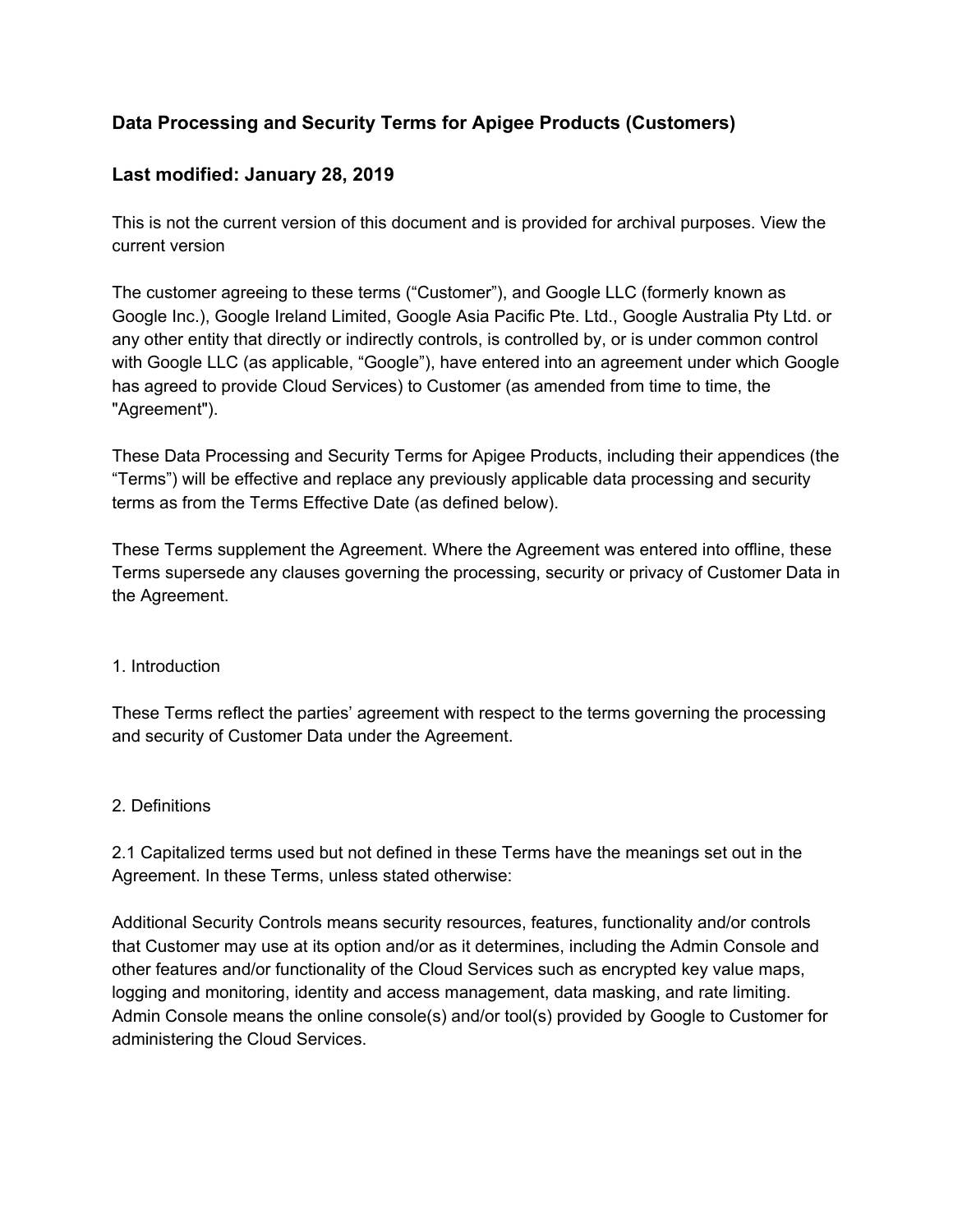Agreed Liability Cap means the maximum monetary or payment-based amount at which a party's liability is capped under the Agreement, either per annual period or event giving rise to liability, as applicable.

Affiliate has the meaning defined in the Agreement, and if not defined therein means any entity that directly or indirectly controls, is controlled by, or is under common control with a party, where "control" means control of greater than fifty percent of the voting rights or equity interests of a party.

Alternative Transfer Solution means a solution, other than the Model Contract Clauses, that enables the lawful transfer of personal data to a third country in accordance with Article 45 or 46 of the GDPR (for example, the EU-U.S. Privacy Shield).

Audited Services means the Cloud Services, excluding any Cloud Services that are being discontinued in accordance with the Deprecation Policy for Apigee Products.

Cloud Services means the Edge Cloud service offerings as further described at http://apigee.com/about/specification-sheets.

Customer Data means data provided by or on behalf of Customer or Customer's end users via the Cloud Services under Customer's Google account.

Customer Personal Data means the personal data contained within the Customer Data. Data Incident means a breach of Google's security leading to the accidental or unlawful destruction, loss, alteration, unauthorized disclosure of, or access to, Customer Personal Data on systems managed by or otherwise controlled by Google. "Data Incidents" will not include unsuccessful attempts or activities that do not compromise the security of Customer Personal Data, including unsuccessful log-in attempts, pings, port scans, denial of service attacks, and other network attacks on firewalls or networked systems.

Deprecation Policy for Apigee Products means the deprecation policy for Apigee Products identified at https://docs.apigee.com/deprecation.

EEA means the European Economic Area.

European Data Protection Legislation means, as applicable: (a) the GDPR; and/or (b) the Federal Data Protection Act of 19 June 1992 (Switzerland).

GDPR means Regulation (EU) 2016/679 of the European Parliament and of the Council of 27 April 2016 on the protection of natural persons with regard to the processing of personal data and on the free movement of such data, and repealing Directive 95/46/EC.

Google's Third Party Auditor means a Google-appointed, qualified and independent third party auditor, whose then-current identity Google will disclose to Customer.

Infrastructure Provider has the meaning given in Section 5.3 (Infrastructure Providers). ISO 27001 Certification means an ISO/IEC 27001:2013 certification or a comparable certification for the Audited Services.

ISO 27017 Certification means an ISO/IEC 27017:2015 certification or a comparable certification for the Audited Services.

ISO 27018 Certification means an ISO/IEC 27018:2014 certification or a comparable certification for the Audited Services.

Model Contract Clauses or MCCs mean the standard data protection clauses for the transfer of personal data to processors established in third countries which do not ensure an adequate level of data protection, as described in Article 46 of the GDPR.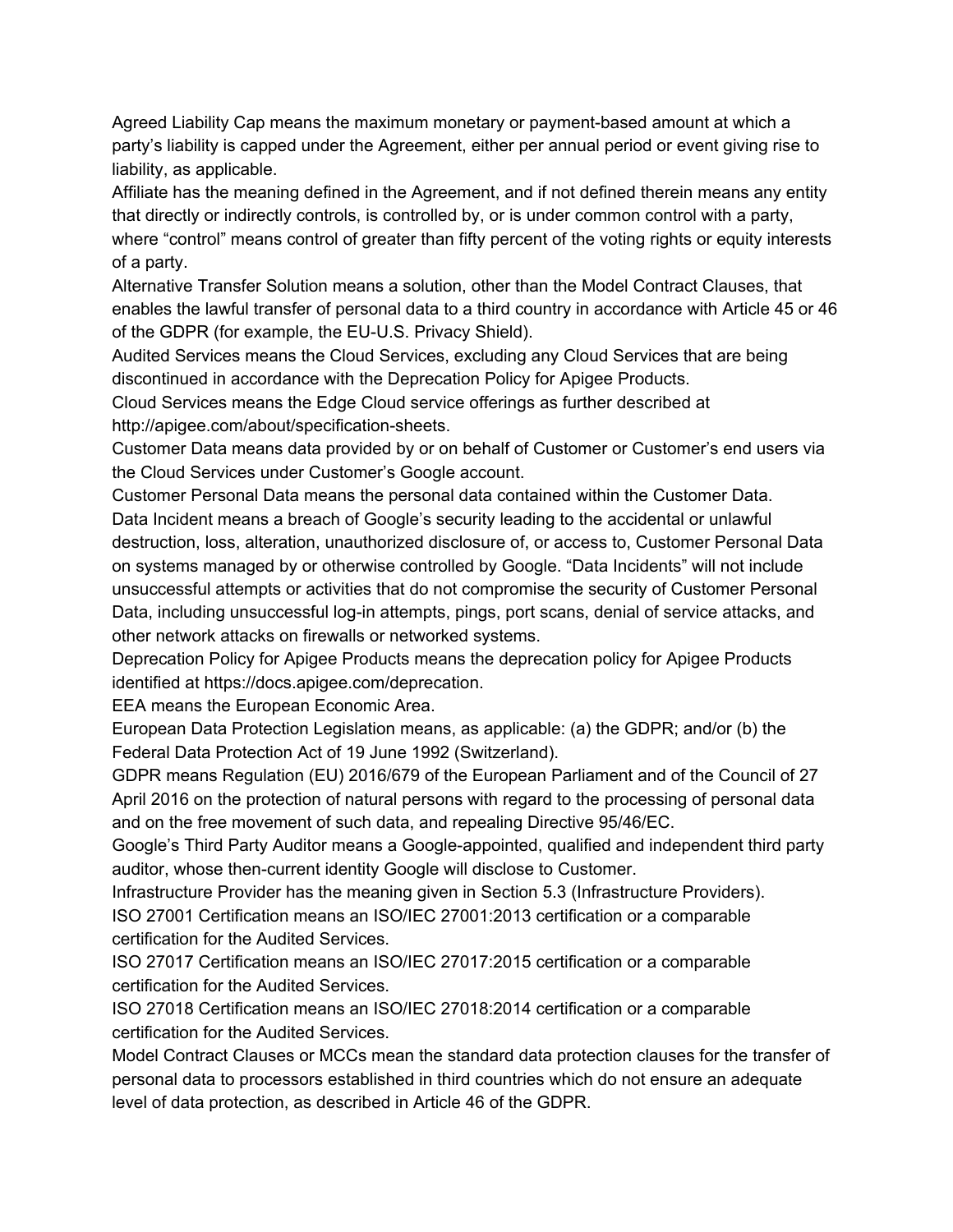Non-European Data Protection Legislation means data protection or privacy legislation in force outside the European Economic Area and Switzerland.

Notification Email Address means the email address(es) designated by Customer in the Admin Console, technical support portal, or in the Order Form or ordering document (as applicable), to receive certain notifications from Google.

Security Documentation means all documents and information made available by Google under Section 7.5.1 (Reviews of Security Documentation).

Security Measures has the meaning given in Section 7.1.1 (Google's Security Measures). SOC 2 Report means a confidential Service Organization Control (SOC) 2 report (or a comparable report) on Google's systems examining logical security controls, physical security controls, and system availability, as produced by Google's Third Party Auditor in relation to the Audited Services.

SOC 3 Report means a Service Organization Control (SOC) 3 report (or a comparable report), as produced by Google's Third Party Auditor in relation to the Audited Services.

Subprocessors means third parties authorized under these Terms to have logical access to and process Customer Data in order to provide parts of the Cloud Services and Support.

Term means the period from the Terms Effective Date until the end of Google's provision of the Cloud Services, including, if applicable, any period during which provision of the Cloud Services may be suspended and any post-termination period during which Google may continue providing the Cloud Services for transitional purposes.

Terms Effective Date means the date on which Customer accepted or the parties otherwise agreed to these Terms.

2.2 The terms "personal data", "data subject", "processing", "controller", "processor" and "supervisory authority" as used in these Terms have the meanings given in the GDPR, and the terms "data importer" and "data exporter" have the meanings given in the Model Contract Clauses, in each case irrespective of whether the European Data Protection Legislation or Non-European Data Protection Legislation applies.

### 3. Duration and Modification of these Terms

These Terms will take effect on the Terms Effective Date and, notwithstanding expiry of the Term, will remain in effect until, and automatically expire upon, deletion of all Customer Data by Google as described in these Terms. Google may only change these Terms where such change is required to comply with applicable law, applicable regulation, court order, or guidance issued by a governmental regulator or agency, where such change is expressly permitted by these Terms, or where such change:

### is commercially reasonable;

does not result in a degradation of the overall security of the Services;

does not expand the scope of or remove any restrictions on Google's processing of Customer Personal Data, as described in Section 5.2 (Scope of Processing) of these Terms; and does not otherwise have a material adverse impact on Customer's rights under these Terms.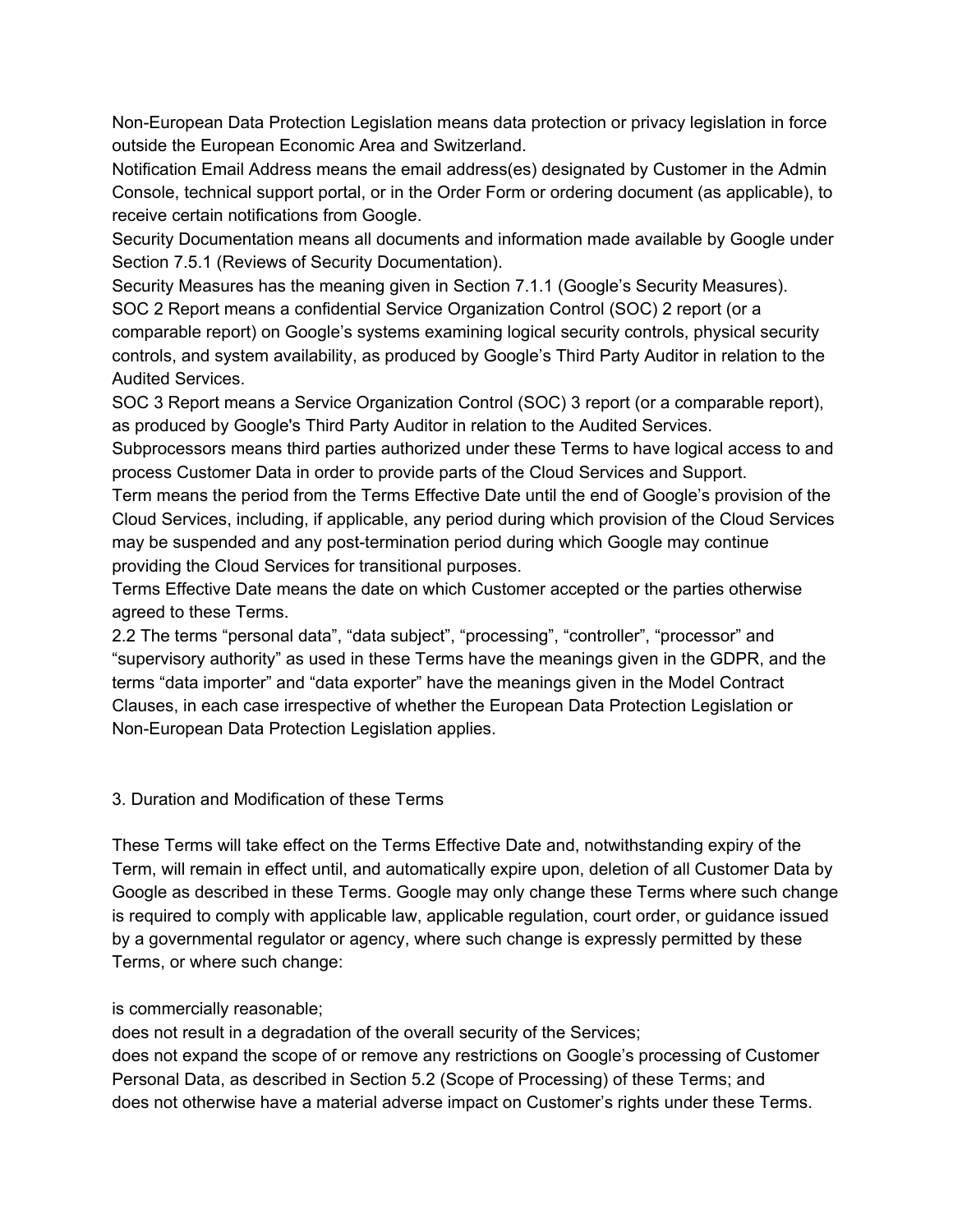If Google makes a material change to these Terms in accordance with this Section, Google will post the modification to the URL containing these terms. Notwithstanding anything to the contrary in the Agreement, a change to these Terms under this Section will not require a written document signed by Customer and Google. From time to time, Google may change any URL referenced in these Terms and the content at any such URL.

# 4. Scope of Data Protection Legislation

4.1 Application of European Legislation. The parties acknowledge and agree that the European Data Protection Legislation will apply to the processing of Customer Personal Data if, for example:

the processing is carried out in the context of the activities of an establishment of Customer in the territory of the EEA; and/or

the Customer Personal Data is personal data relating to data subjects who are in the EEA and the processing relates to the offering to them of goods or services in the EEA or the monitoring of their behaviour in the EEA.

4.2 Application of Non-European Legislation. The parties acknowledge and agree that Non-European Data Protection Legislation may also apply to the processing of Customer Personal Data.

4.3 Application of Terms. Except to the extent these Terms state otherwise, these Terms will apply irrespective of whether the European Data Protection Legislation or Non-European Data Protection Legislation applies to the processing of Customer Personal Data.

### 5. Processing of Data

5.1 Roles and Regulatory Compliance; Authorization.

5.1.1 Processor and Controller Responsibilities. If the European Data Protection Legislation applies to the processing of Customer Personal Data, the parties acknowledge and agree that:

the subject matter and details of the processing are described in Appendix 1;

Google is a processor of that Customer Personal Data under the European Data Protection Legislation;

Customer is a controller or processor, as applicable, of that Customer Personal Data under European Data Protection Legislation; and

each party will comply with the obligations applicable to it under the European Data Protection Legislation with respect to the processing of that Customer Personal Data.

5.1.2 Authorization by Third Party Controller. If the European Data Protection Legislation applies to the processing of Customer Personal Data and Customer is a processor, Customer warrants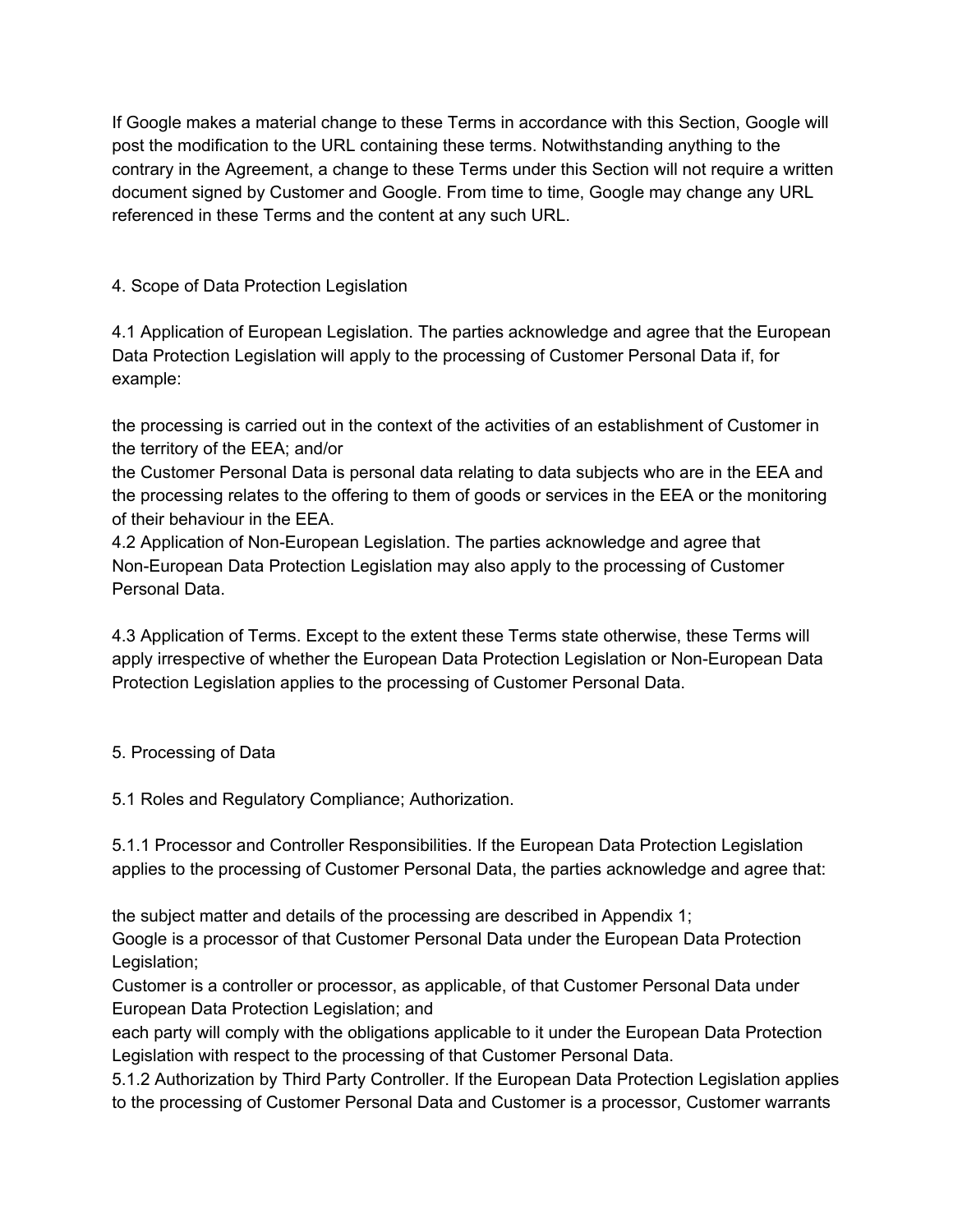to Google that Customer's instructions and actions with respect to that Customer Personal Data, including its appointment of Google as another processor, have been authorized by the relevant controller.

5.1.3 Responsibilities under Non-European Legislation. If Non-European Data Protection Legislation applies to either party's processing of Customer Personal Data, the parties acknowledge and agree that the relevant party will comply with any obligations applicable to it under that legislation with respect to the processing of that Customer Personal Data.

# 5.2 Scope of Processing.

5.2.1 Customer's Instructions. By entering into these Terms, Customer instructs Google to process Customer Personal Data only in accordance with applicable law: (a) to provide the Cloud Services and Support; (b) as further specified via Customer's use of the Cloud Services (including the Admin Console and other functionality of the Cloud Services) and Support; (c) as documented in the form of the Agreement, including these Terms; and (d) as further documented in any other written instructions given by Customer and acknowledged by Google as constituting instructions for purposes of these Terms.

5.2.2 Google's Compliance with Instructions. Google will comply with the instructions described in Section 5.2.1 (Customer's Instructions) (including with regard to data transfers) unless EU or EU Member State law to which Google is subject requires other processing of Customer Personal Data by Google, in which case Google will inform Customer (unless that law prohibits Google from doing so on important grounds of public interest) via the Notification Email Address.

5.3 Infrastructure Providers. Customer authorizes Amazon Web Services, Inc., Acquia Inc., and Pantheon Systems, Inc. (each, an "Infrastructure Provider"), through Apigee Corporation, a Google Affiliate Subprocessor, to provide underlying infrastructure services in the provision of the Cloud Services.

### 6. Data Deletion

6.1 Deletion by Customer. Google will enable Customer to delete Customer Data during the Term in a manner consistent with the functionality of the Cloud Services. If Customer uses the Cloud Services to delete any Customer Data during the Term and that Customer Data cannot be recovered by Customer, this use will constitute an instruction to Google to delete the relevant Customer Data from Google's systems in accordance with applicable law. Google will comply with this instruction as soon as reasonably practicable and within a maximum period of 180 days, unless EU or EU Member State law requires storage. Only deletion of Customer's account results in deletion of all of the associated data.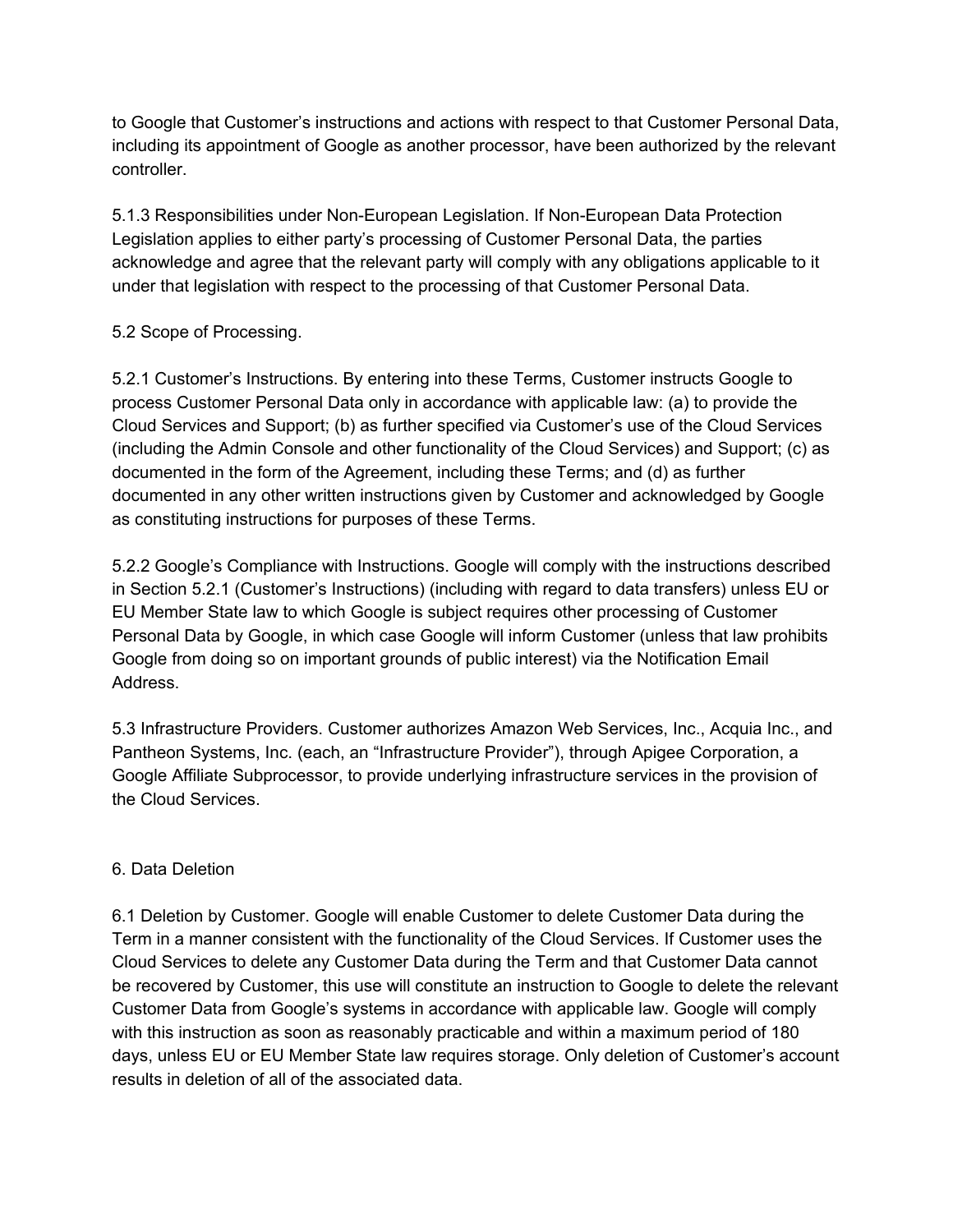6.2 Deletion on Termination. On expiry of the Term, Customer instructs Google to delete all Customer Data (including existing copies) from Google's systems in accordance with applicable law. Google will comply with this instruction as soon as reasonably practicable and within a maximum period of 180 days, unless EU or EU Member State law requires storage. Without prejudice to Section 9.1 (Access; Rectification; Restricted Processing; Portability), Customer acknowledges and agrees that Customer will be responsible for exporting, before the Term expires, any Customer Data it wishes to retain afterwards.

# 7. Data Security

7.1 Google's Security Measures, Controls and Assistance.

7.1.1 Google's Security Measures. Google will implement and maintain technical and organizational measures to protect Customer Data against accidental or unlawful destruction, loss, alteration, unauthorized disclosure or access as described in Appendix 2 (the "Security Measures"). As described in Appendix 2, the Security Measures include measures to make encryption of personal data available; to help ensure ongoing confidentiality, integrity, availability and resilience of Google's systems and services; to help restore timely access to personal data following an incident; and for regular testing of effectiveness. Google may update or modify the Security Measures from time to time provided that such updates and modifications do not result in the degradation of the overall security of the Cloud Services.

7.1.2 Security Compliance by Google Staff. Google will take appropriate steps to ensure compliance with the Security Measures by its employees, contractors and Subprocessors to the extent applicable to their scope of performance, including ensuring that all persons authorized to process Customer Personal Data have committed themselves to confidentiality or are under an appropriate statutory obligation of confidentiality.

7.1.3 Additional Security Controls. In addition to the Security Measures, Google will make the Additional Security Controls available to: (a) allow Customer to take steps to secure Customer Data; and (b) provide Customer with information about securing, accessing and using Customer Data.

7.1.4 Google's Security Assistance. Customer agrees that Google will (taking into account the nature of the processing of Customer Personal Data and the information available to Google) assist Customer in ensuring compliance with any of Customer's obligations in respect of security of personal data and personal data breaches, including if applicable Customer's obligations pursuant to Articles 32 to 34 (inclusive) of the GDPR, by:

implementing and maintaining the Security Measures in accordance with Section 7.1.1 (Google's Security Measures);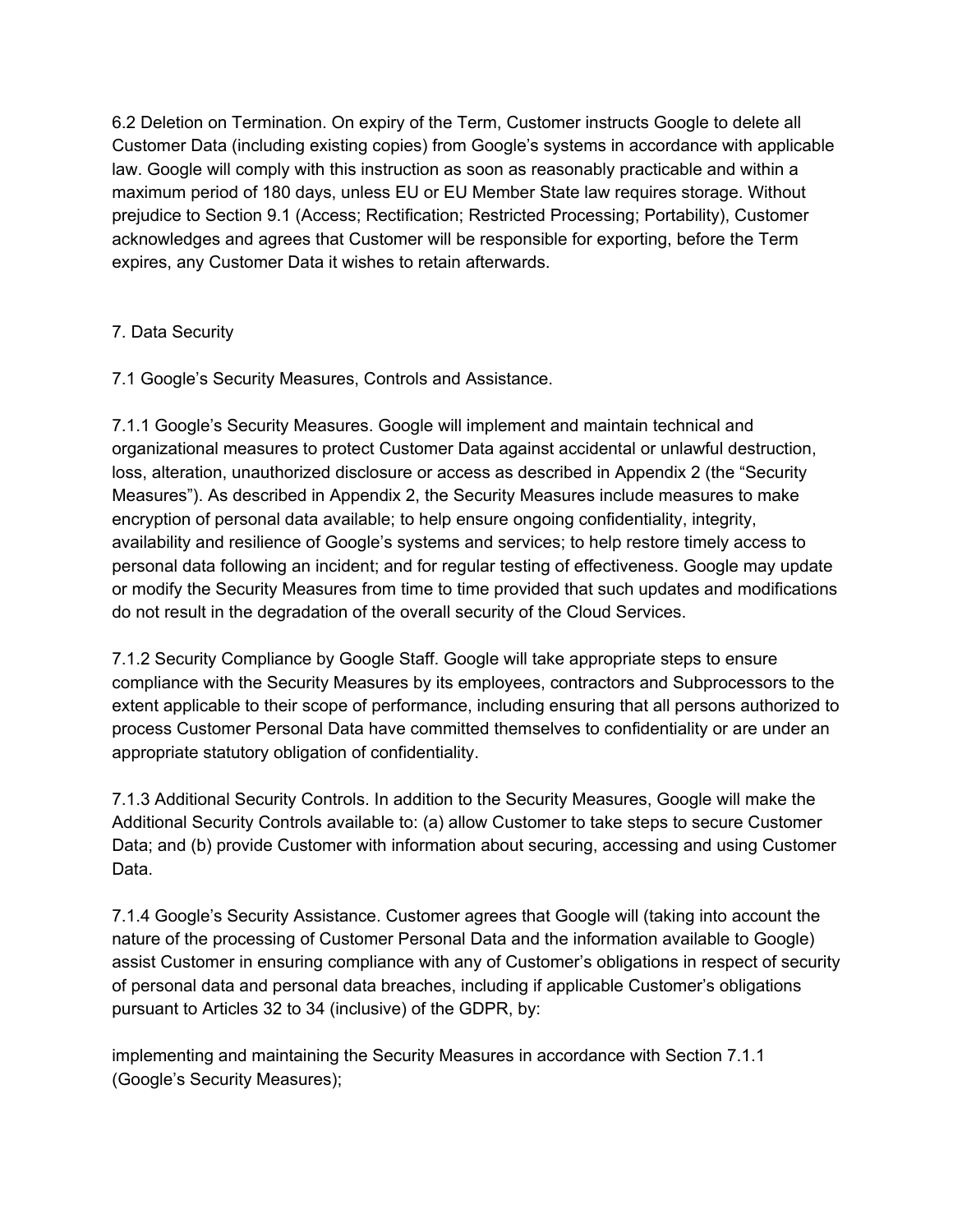making the Additional Security Controls available to Customer in accordance with Section 7.1.3 (Additional Security Controls);

complying with the terms of Section 7.2 (Data Incidents); and

providing Customer with the Security Documentation in accordance with Section 7.5.1 (Reviews of Security Documentation) and the information contained in the Agreement including these Terms.

7.2 Data Incidents

7.2.1 Incident Notification. If Google becomes aware of a Data Incident, Google will: (a) notify Customer of the Data Incident promptly and without undue delay after becoming aware of the Data Incident; and (b) promptly take reasonable steps to minimize harm and secure Customer Personal Data.

7.2.2 Details of Data Incident. Notifications made pursuant to this section will describe, to the extent possible, details of the Data Incident, including steps taken to mitigate the potential risks and steps Google recommends Customer take to address the Data Incident.

7.2.3 Delivery of Notification. Notification(s) of any Data Incident(s) will be delivered to the Notification Email Address or, at Google's discretion, by direct communication (for example, by phone call or an in-person meeting). Customer is solely responsible for ensuring that the Notification Email Address is current and valid.

7.2.4 No Assessment of Customer Personal Data by Google. Google will not assess the contents of Customer Personal Data in order to identify information subject to any specific legal requirements. Without prejudice to Google's obligations under this Section 7.2 (Data Incidents), Customer is solely responsible for complying with incident notification laws applicable to Customer and fulfilling any third party notification obligations related to any Data Incident(s).

7.2.5 No Acknowledgement of Fault by Google. Google's notification of or response to a Data Incident under this Section 7.2 (Data Incidents) will not be construed as an acknowledgement by Google of any fault or liability with respect to the Data Incident.

7.3 Customer's Security Responsibilities and Assessment.

7.3.1 Customer's Security Responsibilities. Customer agrees that, without prejudice to Google's obligations under Section 7.1 (Google's Security Measures, Controls and Assistance) and Section 7.2 (Data Incidents):

Customer is solely responsible for its use of the Cloud Services, including: making appropriate use of the Cloud Services and the Additional Security Controls to ensure a level of security appropriate to the risk in respect of the Customer Data; securing the account authentication credentials, systems and devices Customer uses to access the Cloud Services;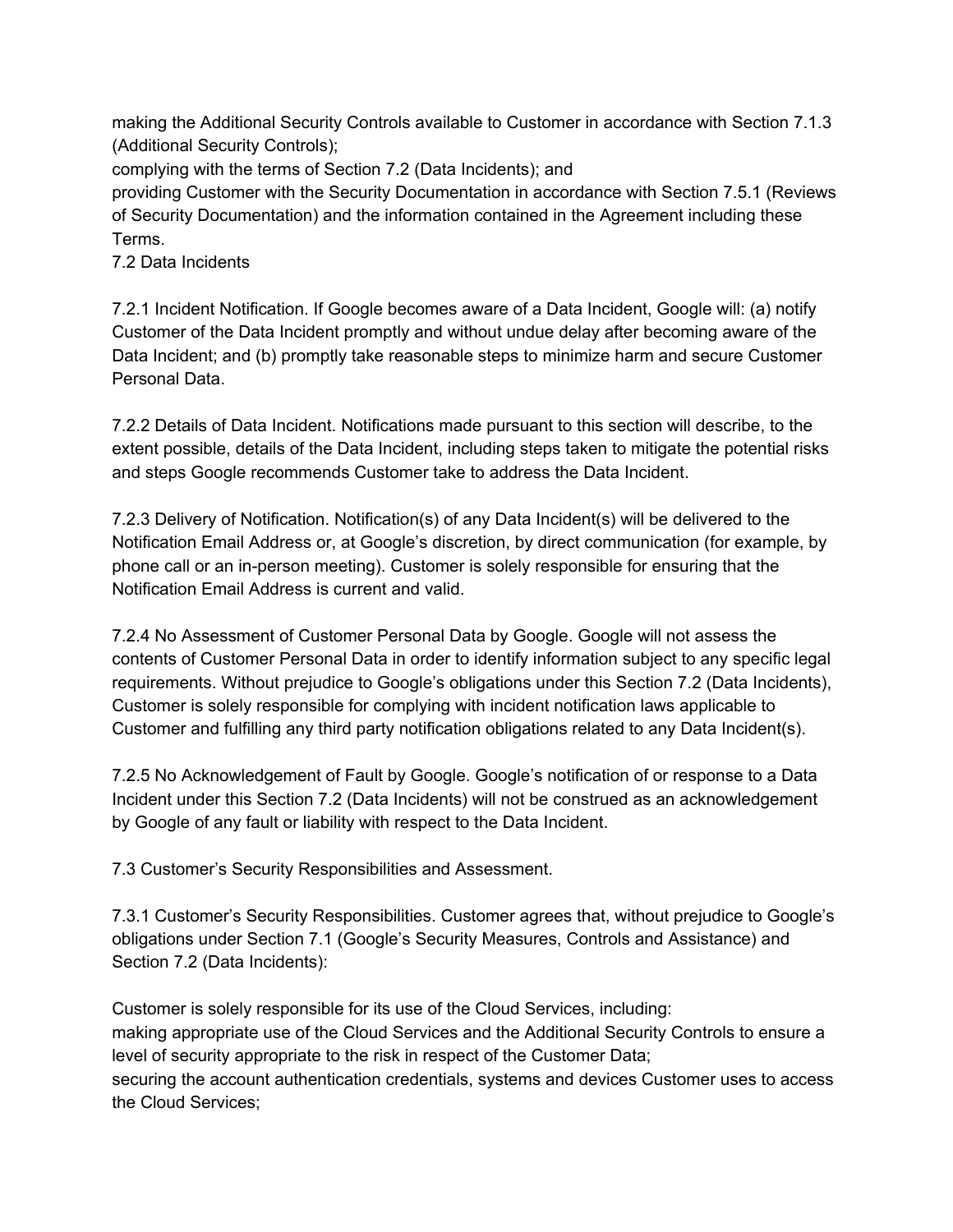backing up its Customer Data as appropriate; and

Google has no obligation to protect copies of Customer Data that Customer elects to store or transfer outside of Google's and its Subprocessors' systems (for example, offline or on-premises storage), or to protect Customer Data by implementing or maintaining Additional Security Controls except to the extent Customer has opted to use them. 7.3.2 Customer's Security Assessment.

Customer is solely responsible for reviewing the Security Documentation and evaluating for itself whether the Cloud Services, the Security Measures, the Additional Security Controls and Google's commitments under this Section 7 (Data Security) will meet Customer's needs, including with respect to any security obligations of Customer under the European Data Protection Legislation and/or Non-European Data Protection Legislation, as applicable. Customer acknowledges and agrees that (taking into account the state of the art, the costs of implementation and the nature, scope, context and purposes of the processing of Customer Personal Data as well as the risks to individuals) the Security Measures implemented and maintained by Google as set out in Section 7.1.1 (Google's Security Measures) provide a level of security appropriate to the risk in respect of the Customer Data.

7.4 Security Certifications and Reports. Google will do the following to evaluate and help ensure the continued effectiveness of the Security Measures:

maintain the ISO 27001 Certification, ISO 27017 Certification and ISO 27018 Certification; and update the SOC 2 Report and SOC 3 Report at least once every 18 months. 7.5 Reviews and Audits of Compliance

7.5.1 Reviews of Security Documentation. In addition to the information contained in the Agreement (including these Terms), Google will make available for review by Customer the following documents and information to demonstrate compliance by Google with its obligations under these Terms.

the certificates issued in relation to the ISO 27001 Certification, the ISO 27017 Certification and the ISO 27018 Certification;

the then-current SOC 3 Report; and

the then-current SOC 2 Report, following a request by Customer in accordance with Section 7.5.3(a).

7.5.2 Customer's Audit Rights.

If the European Data Protection Legislation applies to the processing of Customer Personal Data, Google will allow Customer or an independent auditor appointed by Customer to conduct audits (including inspections) to verify Google's compliance with its obligations under these Terms in accordance with Section 7.5.3 (Additional Business Terms for Reviews and Audits). Google will contribute to such audits as described in Section 7.4 (Security Certifications and Reports) and this Section 7.5 (Reviews and Audits of Compliance).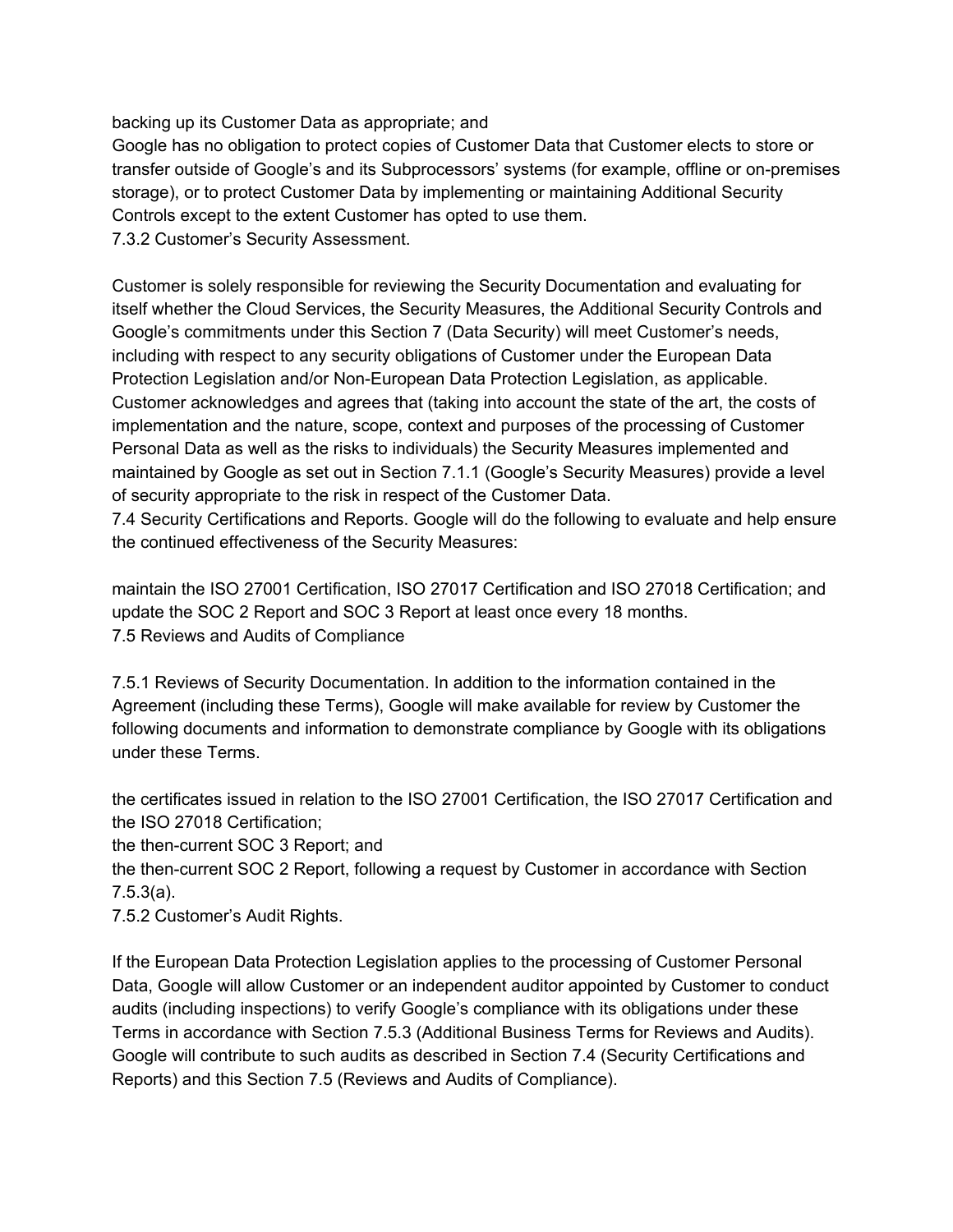If Customer has entered into Model Contract Clauses as described in Section 10.2 (Transfers of Data Out of the EEA), Google will, without prejudice to any audit rights of a supervisory authority under such Model Contract Clauses, allow Customer or an independent auditor appointed by Customer to conduct audits as described in the Model Contract Clauses in accordance with Section 7.5.3 (Additional Business Terms for Reviews and Audits).

Customer may also conduct an audit to verify Google's compliance with its obligations under these Terms by reviewing the Security Documentation (which reflects the outcome of audits conducted by Google's Third Party Auditor).

7.5.3 Additional Business Terms for Reviews and Audits.

Customer must send any requests for reviews of the SOC 2 Report under Section 7.5.1(b) or audits under Section 7.5.2(a) or 7.5.2(b) to Google's Cloud Data Protection Team as described in Section 12 (Cloud Data Protection Team; Processing Records).

Following receipt by Google of a request under Section 7.5.3(a), Google and Customer will discuss and agree in advance on: (i) the reasonable date(s) of and security and confidentiality controls applicable to any review of the SOC 2 Report under Section 7.5.1(b); and (ii) the reasonable start date, scope and duration of and security and confidentiality controls applicable to any audit under Section 7.5.2(a) or 7.5.2(b).

Google may charge a fee (based on Google's reasonable costs) for any review of the SOC 2 Report under Section 7.5.1(b) and/or audit under Section 7.5.2(a) or 7.5.2(b). Google will provide Customer with further details of any applicable fee, and the basis of its calculation, in advance of any such review or audit. Customer will be responsible for any fees charged by any auditor appointed by Customer to execute any such audit.

Google may object in writing to an auditor appointed by Customer to conduct any audit under Section 7.5.2(a) or 7.5.2(b) if the auditor is, in Google's reasonable opinion, not suitably qualified or independent, a competitor of Google, or otherwise manifestly unsuitable. Any such objection by Google will require Customer to appoint another auditor or conduct the audit itself. 7.5.4 No Modification of MCCs. Nothing in this Section 7.5 (Reviews and Audits of Compliance) varies or modifies any rights or obligations of Customer or Google LLC under any Model Contract Clauses entered into as described in Section 10.2 (Transfers of Data Out of the EEA).

8. Impact Assessments and Consultations.

Customer agrees that Google will (taking into account the nature of the processing and the information available to Google) assist Customer in ensuring compliance with any obligations of Customer in respect of data protection impact assessments and prior consultation, including if applicable Customer's obligations pursuant to Articles 35 and 36 of the GDPR, by:

providing the Additional Security Controls in accordance with Section 7.1.3 (Additional Security Controls) and the Security Documentation in accordance with Section 7.5.1 (Reviews of Security Documentation); and

providing the information contained in the Agreement including these Terms.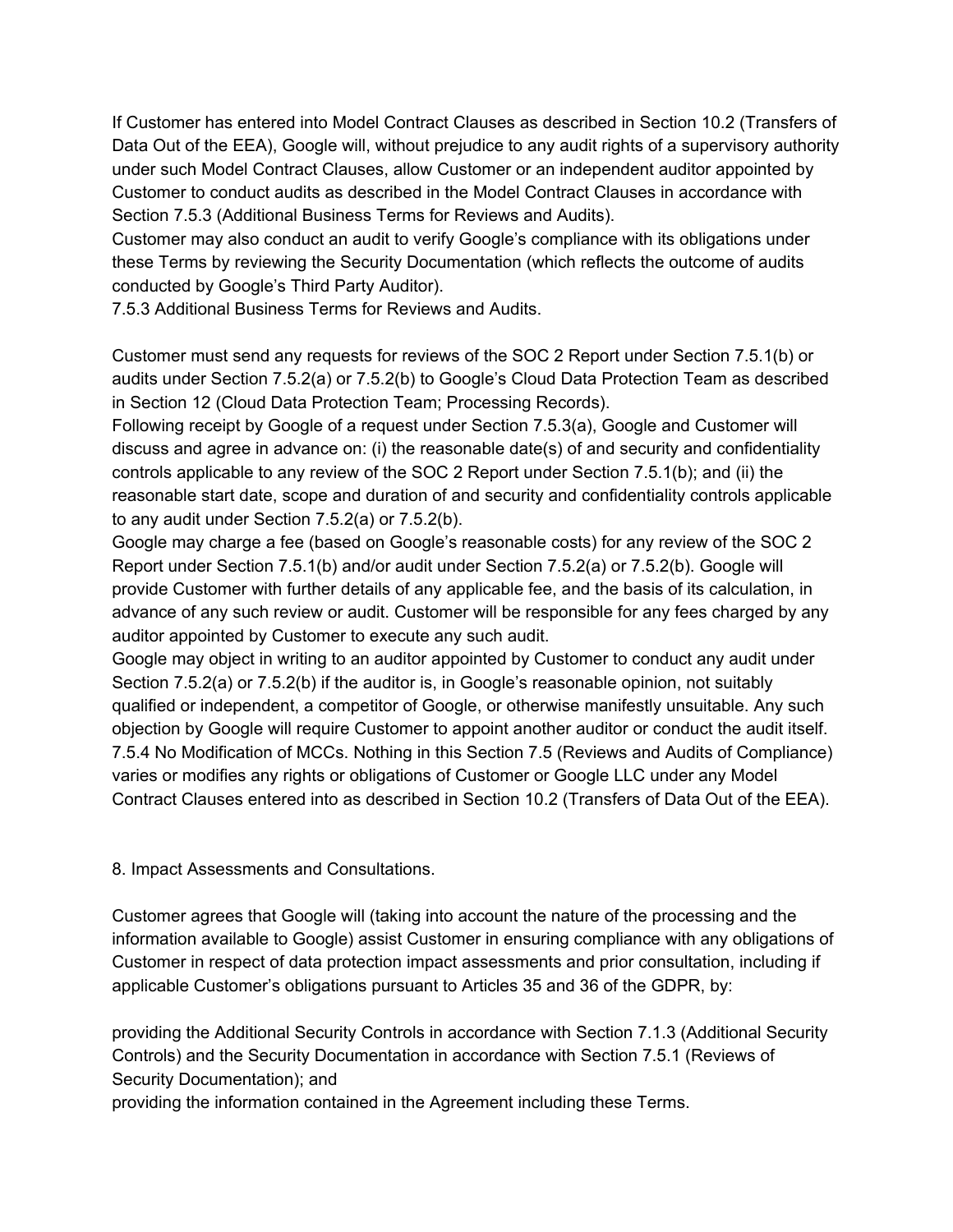### 9. Data Subject Rights; Data Export

9.1 Access; Rectification; Restricted Processing; Portability. During the Term, Google will, in a manner consistent with the functionality of the Cloud Services, enable Customer to access, rectify and restrict processing of Customer Data, including via the deletion functionality provided by Google as described in Section 6.1 (Deletion by Customer), and to export Customer Data.

### 9.2 Data Subject Requests

9.2.1 Customer's Responsibility for Requests. During the Term, if Google receives any request from a data subject in relation to Customer Personal Data, Google will advise the data subject to submit their request to Customer and Customer will be responsible for responding to any such request including, where necessary, by using the functionality of the Cloud Services.

9.2.2 Google's Data Subject Request Assistance. Customer agrees that Google will (taking into account the nature of the processing of Customer Personal Data) assist Customer in fulfilling any obligation to respond to requests by data subjects, including if applicable Customer's obligation to respond to requests for exercising the data subject's rights laid down in Chapter III of the GDPR, by:

providing the Additional Security Controls in accordance with Section 7.1.3 (Additional Security Controls); and

complying with the commitments set out in Section 9.1 (Access; Rectification; Restricted Processing; Portability) and Section 9.2.1 (Customer's Responsibility for Requests).

### 10. Data Transfers

10.1 Data Storage and Processing Facilities. Google may, subject to Section 10.2 (Transfers of Data Out of the EEA), store and process Customer Data anywhere Google or its Subprocessors maintains facilities.

10.2 Transfers of Data Out of the EEA.

10.2.1 Google's Transfer Obligations. If the storage and/or processing of Customer Personal Data involves transfers of Customer Personal Data out of the EEA, and the European Data Protection Legislation applies to the transfers of such data ("Transferred Personal Data"), Google will:

if requested to do so by Customer, ensure that Google LLC as the data importer of the Transferred Personal Data enters into Model Contract Clauses with Customer as the data exporter of such data, and that the transfers are made in accordance with such Model Contract Clauses; and/or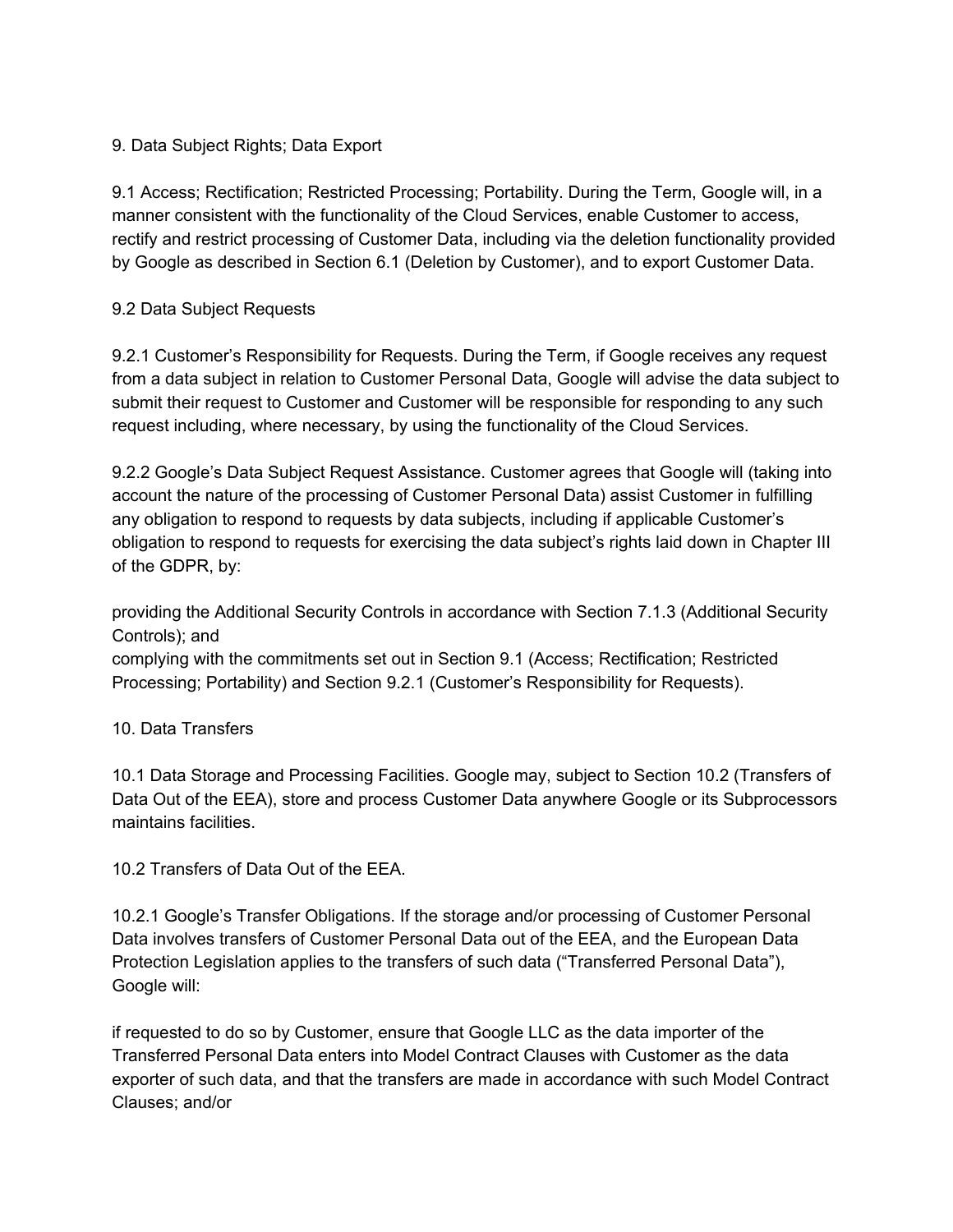offer an Alternative Transfer Solution, ensure that the transfers are made in accordance with such Alternative Transfer Solution, and make information available to Customer about such Alternative Transfer Solution.

10.2.2 Customer's Transfer Obligations. In respect of Transferred Personal Data, Customer agrees that:

if under the European Data Protection Legislation Google reasonably requires Customer to enter into Model Contract Clauses in respect of such transfers, Customer will do so; and if under the European Data Protection Legislation Google reasonably requires Customer to use an Alternative Transfer Solution offered by Google, and reasonably requests that Customer take any action (which may include execution of documents) strictly required to give full effect to such solution, Customer will do so.

10.3 Google Data Center Information. Information about the locations of Google data centers is available at: https://www.google.com/about/datacenters/inside/locations/index.html (as may be updated by Google from time to time).

10.4 Disclosure of Confidential Information Containing Personal Data. If Customer has entered into Model Contract Clauses as described in Section 10.2 (Transfers of Data Out of the EEA), Google will, notwithstanding any term to the contrary in the Agreement, ensure that any disclosure of Customer's Confidential Information containing personal data, and any notifications relating to any such disclosures, will be made in accordance with such Model Contract Clauses.

#### 11. Subprocessors

11.1 Consent to Subprocessor Engagement. Customer specifically authorizes the engagement as Subprocessors of: (a) those entities listed as of the Terms Effective Date at the URL specified in Section 11.2 (Information about Subprocessors); and (b) all other Google Affiliates from time to time. In addition, Customer generally authorizes the engagement as Subprocessors of any other third parties ("New Third Party Subprocessors"). If Customer has entered into Model Contract Clauses as described in Section 10.2 (Transfers of Data Out of the EEA), the above authorizations will constitute Customer's prior written consent to the subcontracting by Google LLC of the processing of Customer Data if such consent is required under the Model Contract Clauses.

11.2 Information about Subprocessors. Information about Google's Subprocessors, including their functions and locations, is available at: https://cloud.google.com/terms/third-party-suppliers (as may be updated by Google from time to time in accordance with these Terms).

11.3 Requirements for Subprocessor Engagement. When engaging any Subprocessor, Google will: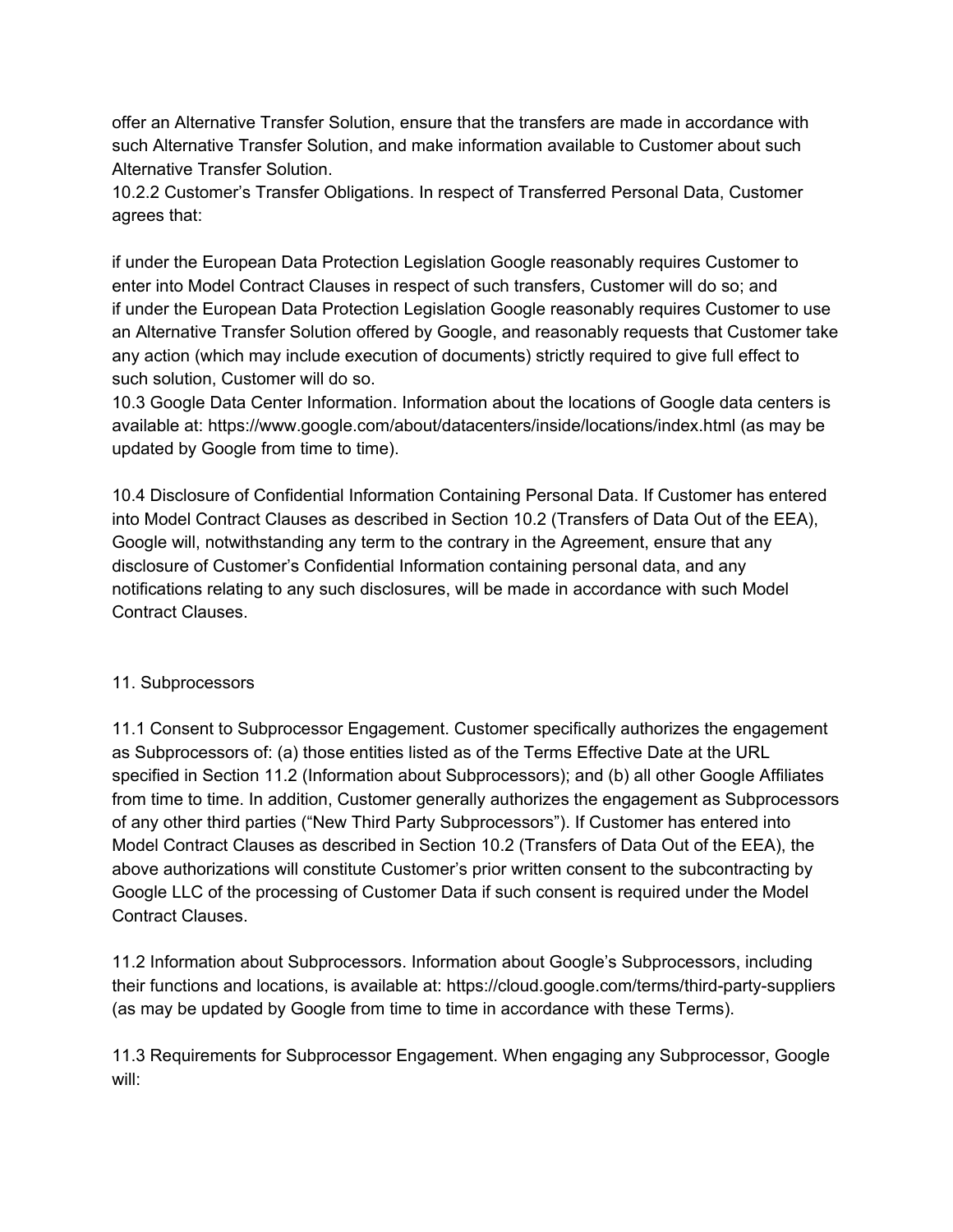ensure via a written contract that:

the Subprocessor only accesses and uses Customer Data to the extent required to perform the obligations subcontracted to it, and does so in accordance with the Agreement (including these Terms) and any Model Contract Clauses entered into or Alternative Transfer Solution adopted by Google as described in Section 10.2 (Transfers of Data Out of the EEA); and if the GDPR applies to the processing of Customer Personal Data, the data protection obligations set out in Article 28(3) of the GDPR, as described in these Terms, are imposed on the Subprocessor; and

remain fully liable for all obligations subcontracted to, and all acts and omissions of, the Subprocessor.

11.4 Opportunity to Object to Subprocessor Changes.

When any New Third Party Subprocessor is engaged during the Term, Google will, at least 30 days before the New Third Party Subprocessor processes any Customer Data, inform Customer of the engagement (including the name and location of the relevant subprocessor and the activities it will perform) by sending an email to the Notification Email Address. Customer may object to any New Third Party Subprocessor by terminating the Agreement immediately upon written notice to Google, on condition that Customer provides such notice within 90 days of being informed of the engagement of the subprocessor as described in Section 11.4(a). This termination right is Customer's sole and exclusive remedy if Customer objects to any New Third Party Subprocessor.

12. Cloud Data Protection Team; Processing Records.

12.1 Google's Cloud Data Protection Team. If you have an Edge Cloud Support package, please create a support ticket via the Edge Support Portal to contact Google's Cloud Data Protection Team. If not or alternatively, Google's Cloud Data Protection Team can be contacted by filling out the form located at https://support.google.com/cloud/contact/dpo (and/or via such other means as Google may provide from time to time).

12.2 Google's Processing Records. Customer acknowledges that Google is required under the GDPR to: (a) collect and maintain records of certain information, including the name and contact details of each processor and/or controller on behalf of which Google is acting and, where applicable, of such processor's or controller's local representative and data protection officer; and (b) make such information available to the supervisory authorities. Accordingly, if the GDPR applies to the processing of Customer Personal Data, Customer will, where requested, provide such information to Google via the Admin Console or other means provided by Google, and will use the Admin Console or such other means to ensure that all information provided is kept accurate and up-to-date.

13. Liability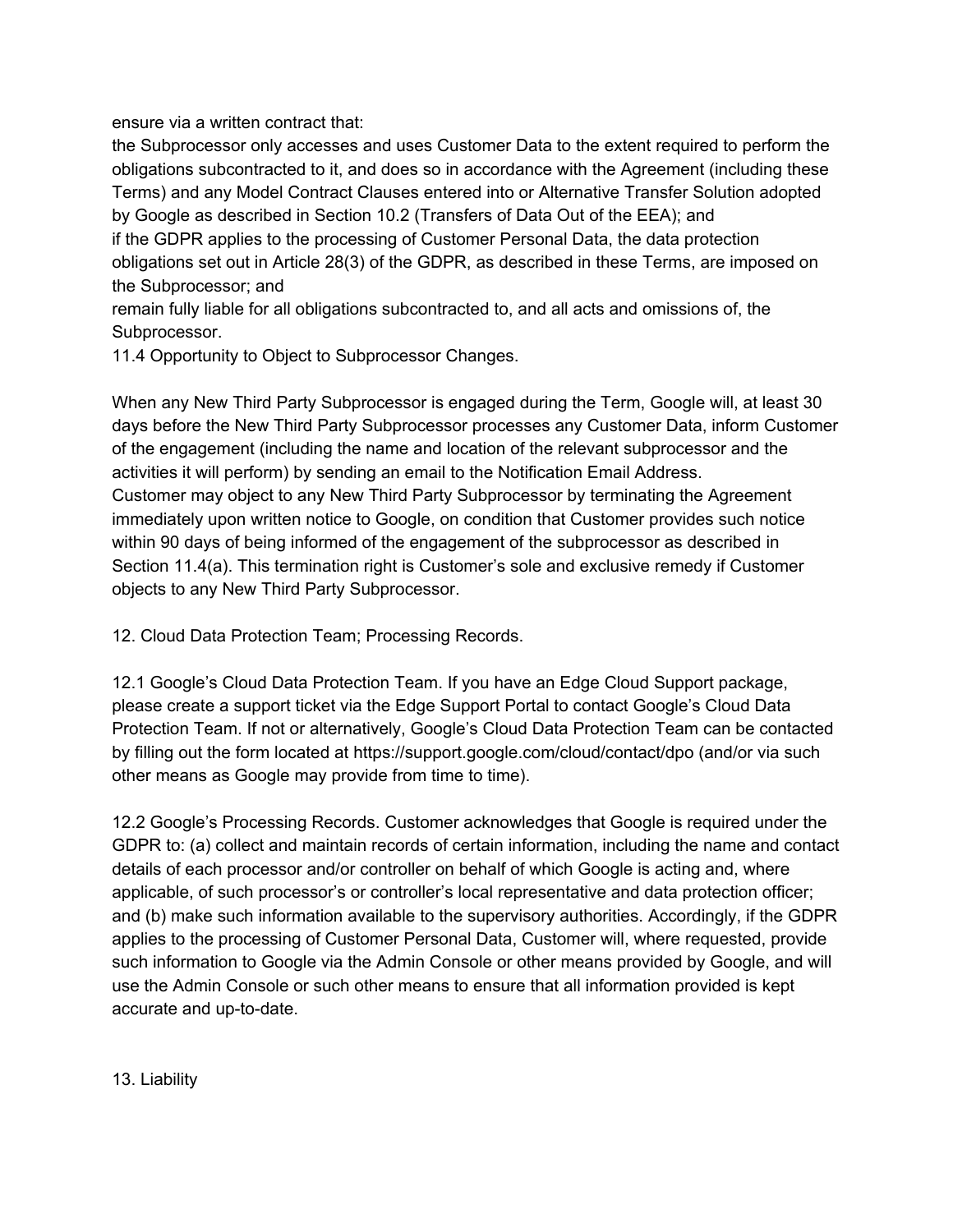13.1 Liability Cap. If Model Contract Clauses have been entered into as described in Section 10.2 (Transfers of Data Out of the EEA), the total combined liability of either party and its Affiliates towards the other party and its Affiliates under or in connection with the Agreement and such Model Contract Clauses combined will be limited to the Agreed Liability Cap for the relevant party, subject to Section 13.2 (Liability Cap Exclusions).

13.2 Liability Cap Exclusions. Nothing in Section 13.1 (Liability Cap) will affect the remaining terms of the Agreement relating to liability (including any specific exclusions from any limitation of liability).

### 14. Third Party Beneficiary

Notwithstanding anything to the contrary in the Agreement, where Google LLC is not a party to the Agreement, Google LLC will be a third party beneficiary of Section 7.5 (Reviews and Audits of Compliance), Section 11.1 (Consent to Subprocessor Engagement) and Section 13 (Liability) of these Terms.

### 15. Effect of These Terms

Notwithstanding anything to the contrary in the Agreement, to the extent of any conflict or inconsistency between these Terms and the remaining terms of the Agreement, these Terms will govern.

Appendix 1: Subject Matter and Details of the Data Processing

Subject Matter

Google's provision of the Cloud Services and Support to Customer.

Duration of the Processing

The Term plus the period from the expiry of the Term until deletion of all Customer Data by Google in accordance with these Terms.

Nature and Purpose of the Processing

Google will process Customer Personal Data for the purposes of providing the Cloud Services and Support to Customer in accordance with these Terms.

Categories of Data

Data relating to individuals provided to Google via the Cloud Services by (or at the direction of) Customer or by Customer's end users.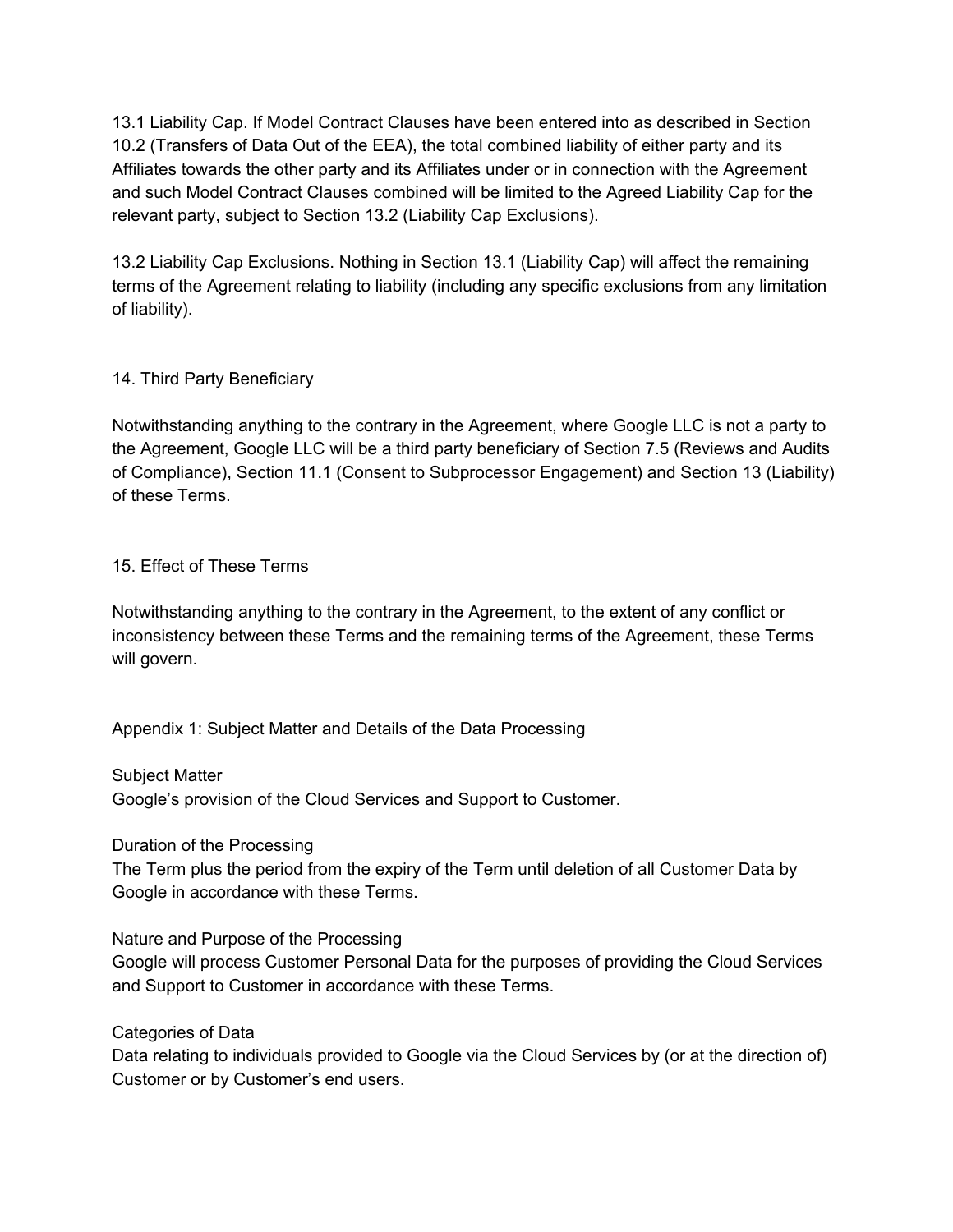Data Subjects

Data subjects include the individuals about whom data is provided to Google via the Cloud Services by (or at the direction of) Customer or by Customer's end users.

#### Appendix 2: Security Measures

As from the Terms Effective Date, Google will implement and maintain the Security Measures set out in this Appendix 2. Google may update or modify such Security Measures from time to time provided that such updates and modifications do not result in the degradation of the overall security of the Cloud Services.

### 1. Data Center and Network Security

This Section 1 describes only Google owned and operated data center and network security and not those of Third Party Subprocessors or Infrastructure Providers.

#### (a) Google Data Centers.

Infrastructure. Google maintains geographically distributed data centers. Google stores all production data in physically secure data centers.

Redundancy. Infrastructure systems have been designed to eliminate single points of failure and minimize the impact of anticipated environmental risks. Dual circuits, switches, networks or other necessary devices help provide this redundancy. The Cloud Services are designed to allow Google to perform certain types of preventative and corrective maintenance without interruption. All environmental equipment and facilities have documented preventative maintenance procedures that detail the process for and frequency of performance in accordance with the manufacturer's or internal specifications. Preventative and corrective maintenance of the data center equipment is scheduled through a standard change process according to documented procedures.

Power. The data center electrical power systems are designed to be redundant and maintainable without impact to continuous operations, 24 hours a day, 7 days a week. In most cases, a primary as well as an alternate power source, each with equal capacity, is provided for critical infrastructure components in the data center. Backup power is provided by various mechanisms such as uninterruptible power supplies (UPS) batteries, which supply consistently reliable power protection during utility brownouts, blackouts, over voltage, under voltage, and out-of-tolerance frequency conditions. If utility power is interrupted, backup power is designed to provide transitory power to the data center, at full capacity, for up to 10 minutes until the diesel generator systems take over. The diesel generators are capable of automatically starting up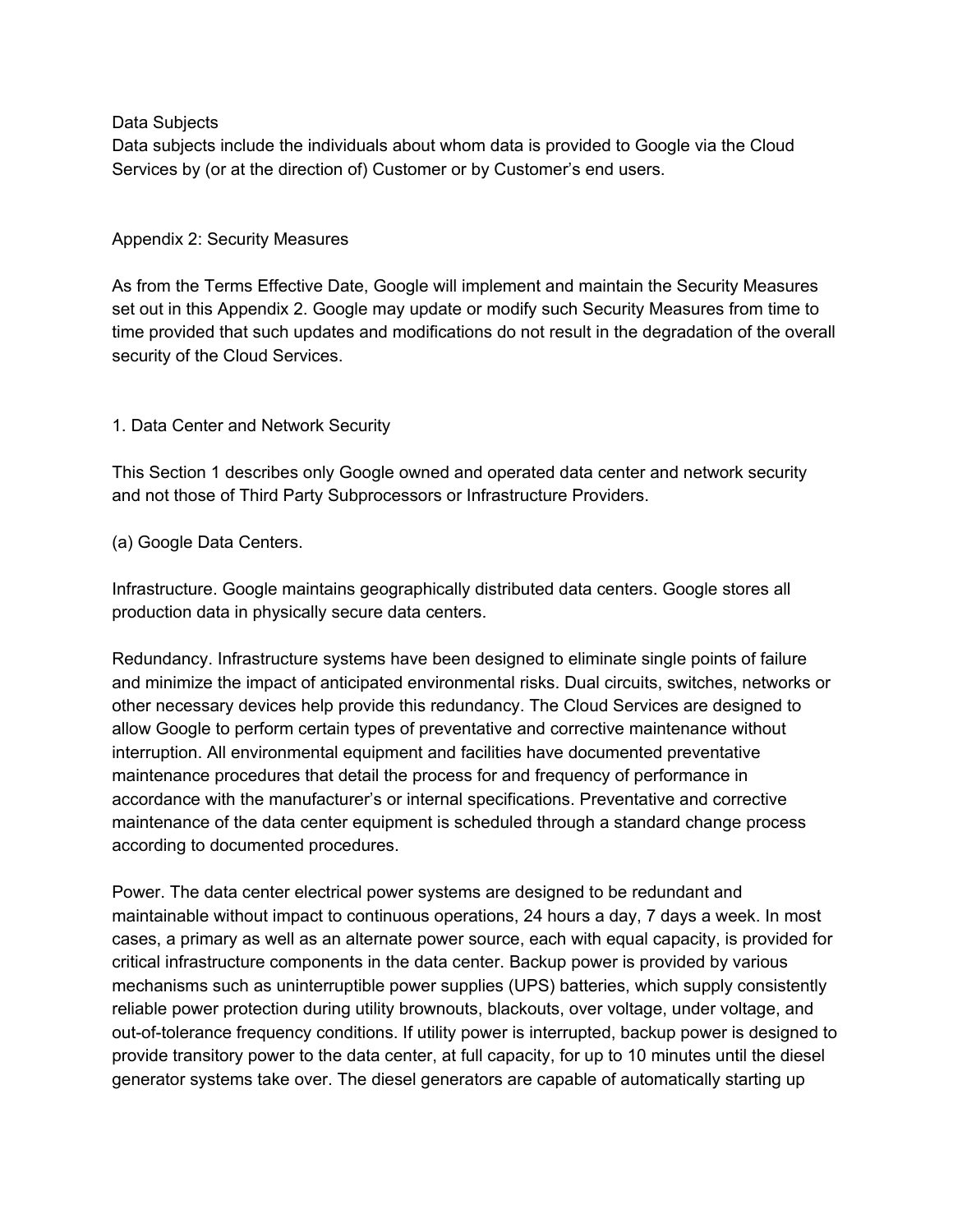within seconds to provide enough emergency electrical power to run the data center at full capacity typically for a period of days.

Server Operating Systems. Google servers use a Linux based implementation customized for the application environment. Data is stored using proprietary algorithms to augment data security and redundancy. Google employs a code review process to increase the security of the code used to provide the Cloud Services and enhance the security products in production environments.

Businesses Continuity. Google replicates data over multiple systems to help to protect against accidental destruction or loss. Google has designed and regularly plans and tests its business continuity planning/disaster recovery programs.

(b) Google Networks and Transmission.

Data Transmission. Data centers are typically connected via high-speed private links to provide secure and fast data transfer between data centers. This is designed to prevent data from being read, copied, altered or removed without authorization during electronic transfer or transport or while being recorded onto data storage media. Google transfers data via Internet standard protocols.

External Attack Surface. Google employs multiple layers of network devices and intrusion detection to protect its external attack surface. Google considers potential attack vectors and incorporates appropriate purpose built technologies into external facing systems.

Intrusion Detection. Intrusion detection is intended to provide insight into ongoing attack activities and provide adequate information to respond to incidents. Google's intrusion detection involves:

tightly controlling the size and make-up of Google's attack surface through preventative measures;

employing intelligent detection controls at data entry points; and

employing technologies that automatically remedy certain dangerous situations. Incident Response. Google monitors a variety of communication channels for security incidents, and Google's security personnel will react promptly to known incidents.

Encryption Technologies. Google makes HTTPS encryption (also referred to as SSL or TLS connection) available. Google servers support ephemeral elliptic curve Diffie-Hellman cryptographic key exchange signed with RSA and ECDSA. These perfect forward secrecy (PFS) methods help protect traffic and minimize the impact of a compromised key, or a cryptographic breakthrough.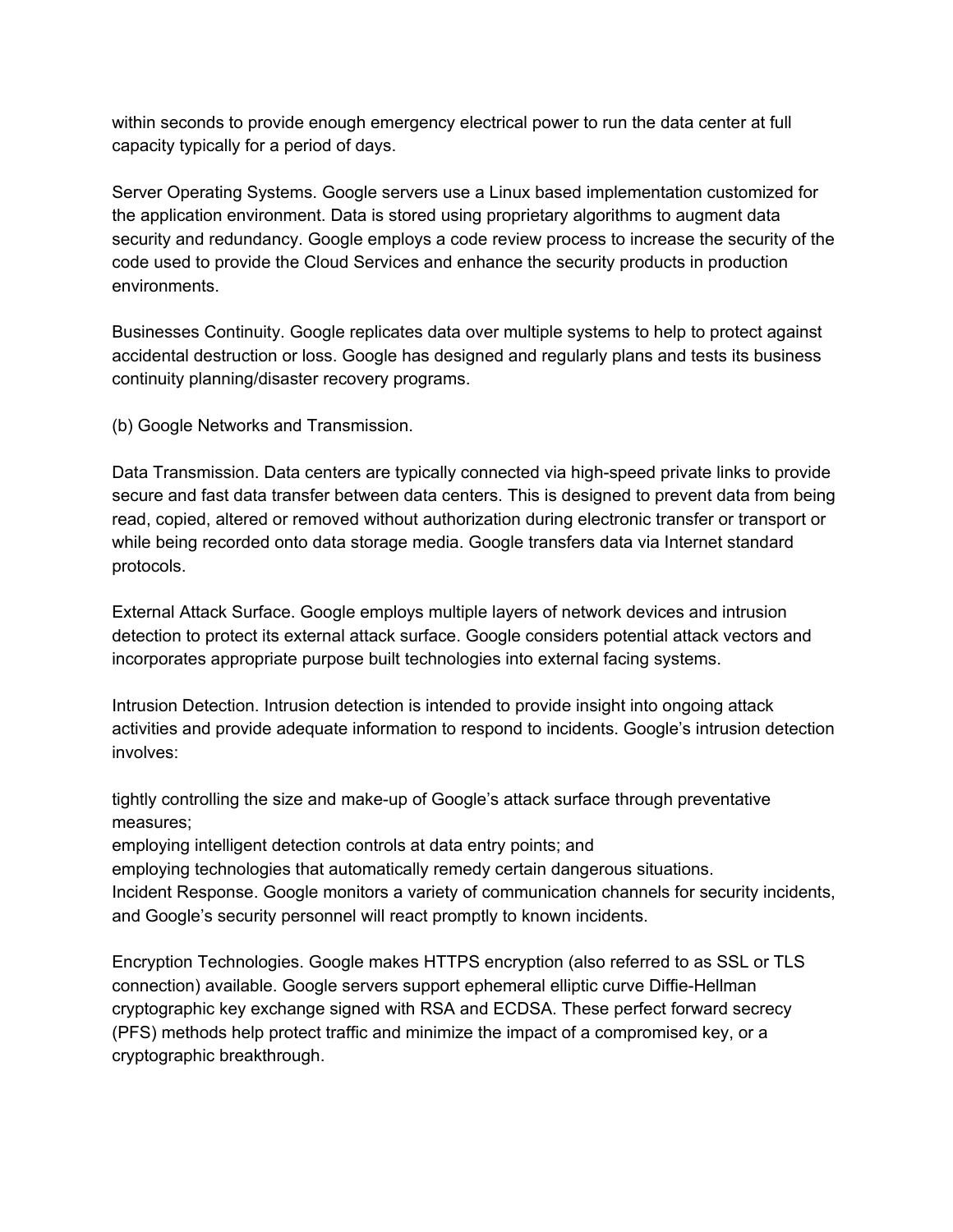#### 2. Access and Site Controls

(a) Site Controls. This Section 2(a) describes only Google owned and operated data center site controls and not those of Third Party Subprocessors or Infrastructure Providers.

On-site Data Center Security Operation. Google's data centers maintain an on-site security operation responsible for all physical data center security functions 24 hours a day, 7 days a week. The on-site security operation personnel monitor closed circuit TV (CCTV) cameras and all alarm systems. On-site security operation personnel perform internal and external patrols of the data center regularly.

Data Center Access Procedures. Google maintains formal access procedures for allowing physical access to the data centers. The data centers are housed in facilities that require electronic card key access, with alarms that are linked to the on-site security operation. All entrants to the data center are required to identify themselves as well as show proof of identity to on-site security operations. Only authorized employees, contractors and visitors are allowed entry to the data centers. Only authorized employees and contractors are permitted to request electronic card key access to these facilities. Data center electronic card key access requests must be made through e-mail, and require the approval of the requestor's manager and the data center director. All other entrants requiring temporary data center access must: (i) obtain approval in advance from the data center managers for the specific data center and internal areas they wish to visit; (ii) sign in at on-site security operations; and (iii) reference an approved data center access record identifying the individual as approved.

On-site Data Center Security Devices. Google's data centers employ an electronic card key and biometric access control system that is linked to a system alarm. The access control system monitors and records each individual's electronic card key and when they access perimeter doors, shipping and receiving, and other critical areas. Unauthorized activity and failed access attempts are logged by the access control system and investigated, as appropriate. Authorized access throughout the business operations and data centers is restricted based on zones and the individual's job responsibilities. The fire doors at the data centers are alarmed. CCTV cameras are in operation both inside and outside the data centers. The positioning of the cameras has been designed to cover strategic areas including, among others, the perimeter, doors to the data center building, and shipping/receiving. On-site security operations personnel manage the CCTV monitoring, recording and control equipment. Secure cables throughout the data centers connect the CCTV equipment. Cameras record on site via digital video recorders 24 hours a day, 7 days a week. The surveillance records are retained for up to 30 days based on activity.

#### (b) Access Control.

Infrastructure Security Personnel. Google has, and maintains, a security policy for its personnel, and requires security training as part of the training package for its personnel. Google's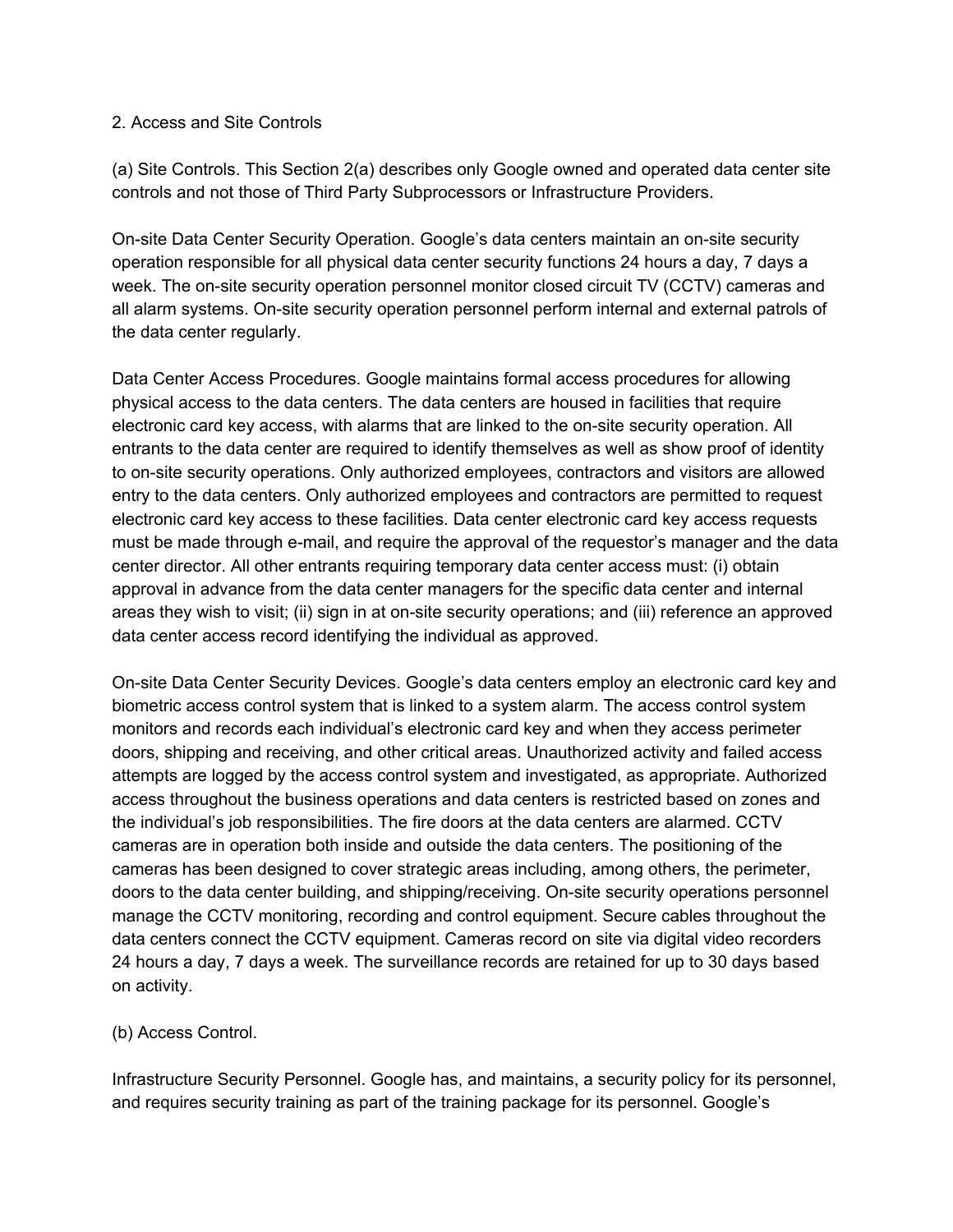infrastructure security personnel are responsible for the ongoing monitoring of Google's security infrastructure, the review of the Cloud Services, and responding to security incidents.

Access Control and Privilege Management. Customer's administrators must authenticate themselves via a central authentication system or via a single sign on system in order to administer the Cloud Services.

Internal Data Access Processes and Policies – Access Policy. Google's internal data access processes and policies are designed to prevent unauthorized persons and/or systems from gaining access to systems used to process personal data. Google designs its systems to (i) only allow authorized persons to access data they are authorized to access; and (ii) ensure that personal data cannot be read, copied, altered or removed without authorization during processing, use and after recording. The systems are designed to detect any inappropriate access. Google employs a centralized access management system to control personnel access to production servers, and only provides access to a limited number of authorized personnel. LDAP, Kerberos and a proprietary system utilizing SSH certificates are designed to provide Google with secure and flexible access mechanisms. These mechanisms are designed to grant only approved access rights to site hosts, logs, data and configuration information. Google requires the use of unique user IDs, strong passwords, two factor authentication and carefully monitored access lists to minimize the potential for unauthorized account use. The granting or modification of access rights is based on: the authorized personnel's job responsibilities; job duty requirements necessary to perform authorized tasks; and a need to know basis. The granting or modification of access rights must also be in accordance with Google's internal data access policies and training. Approvals are managed by workflow tools that maintain audit records of all changes. Access to systems is logged to create an audit trail for accountability. Where passwords are employed for authentication (e.g., login to workstations), password policies that follow at least industry standard practices are implemented. These standards include restrictions on password reuse and sufficient password strength. For access to extremely sensitive information (e.g. credit card data), Google uses hardware tokens.

#### 3. Data

(a) Data Storage, Isolation and Logging. Google stores data in a multi-tenant environment. The data and file system architecture are replicated between multiple geographically dispersed Google owned or operated data centers. Google also logically isolates the Customer's data. Customer will be given control over specific data sharing policies. Those policies, in accordance with the functionality of the Cloud Services, will enable Customer to determine the product sharing settings applicable to Customer users for specific purposes. Customer may choose to make use of certain logging capability that Google may make available via the Services.

(b) Decommissioned Disks and Disk Erase Policy in Google Data Centers. Disks containing data may experience performance issues, errors or hardware failure that lead them to be